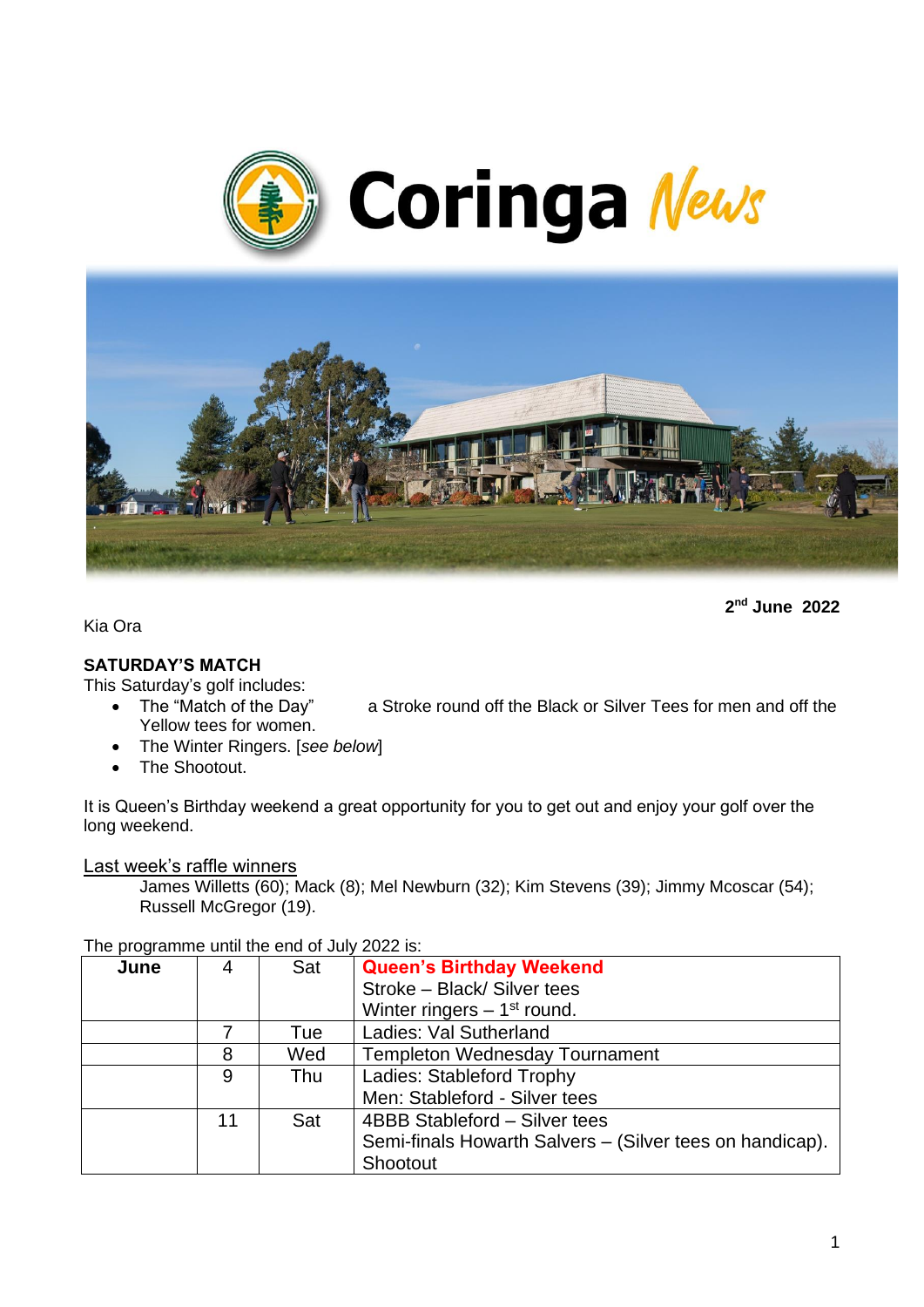|      |                 |             | Winter ringers.                                                           |  |
|------|-----------------|-------------|---------------------------------------------------------------------------|--|
|      | 14              | Tue         | Ladies: Putting                                                           |  |
|      | 15              | Wed         | WEDNESDAY TOURNAMENT - Stableford - Silver                                |  |
|      |                 |             | <b>Tees</b>                                                               |  |
|      |                 |             | - 11 am start; \$10 entry fee.                                            |  |
|      | 16              | Thu         | Ladies: LGU / LD                                                          |  |
|      |                 |             | Men: Par - Yellow tees                                                    |  |
|      | 18              | Sat         | Stableford - Blue / Silver tees [1 <sup>st</sup> Interclub Trial]         |  |
|      |                 |             | Shootout                                                                  |  |
|      |                 |             | Finals Howarth Salvers - (Silver tees on handicap).                       |  |
|      |                 |             | Winter ringers.                                                           |  |
|      | 21              | Tue         | Ladies: Best nett Trophy                                                  |  |
|      | 22              | Wed         | <b>Ellesmere Watering Tournament</b><br>Ladies: Stableford                |  |
|      | 23              | Thu         | Men: Stableford - Yellow tees                                             |  |
|      | 25              | Sat         | Irish Stableford - Black / Silver tees. [2 <sup>nd</sup> interclub Trial] |  |
|      |                 |             | Shootout                                                                  |  |
|      |                 |             | Winter ringers.                                                           |  |
|      | 28              | <b>Tues</b> | Ladies: Stableford                                                        |  |
|      | 29              | Wed         | WEDNESDAY TOURNAMENT - Stableford - Silver                                |  |
|      |                 |             | <b>Tees</b>                                                               |  |
|      |                 |             | - 11 am start; \$10 entry fee.                                            |  |
|      | 30              | Thu         | Ladies: Fun Game                                                          |  |
|      |                 |             | Men: American Stableford - Yellow tees                                    |  |
| July | 2               | Sat         | Stableford - Blue / Yellow tees                                           |  |
|      |                 |             | Rep Trial Process - Blue tees.                                            |  |
|      |                 |             | Shootout                                                                  |  |
|      |                 |             | <b>Winter Ringers</b>                                                     |  |
|      | 5               | Tue         | Ladies: Mid-Winter Lunch (possibly help required).                        |  |
|      | 6               | Wed         | Lone Star Group WATERING TOURNAMENT<br>$\overline{\phantom{0}}$           |  |
|      |                 |             | Stableford - White Tees.                                                  |  |
|      | 7               | Thu         | 10.30 am start; (\$15 entry fee.)<br>Ladies: Betty McBirdie               |  |
|      |                 |             | Men: Stroke - Jerry Attick Trophy - Yellow tees                           |  |
|      | 9               | Sat         | Stroke - White tees.                                                      |  |
|      |                 |             | Rep Trial Process - Black tees.                                           |  |
|      |                 |             | Shootout                                                                  |  |
|      |                 |             | <b>Winter Ringers</b>                                                     |  |
|      | 12 <sub>2</sub> | Tue         | Ladies: Val Sutherland                                                    |  |
|      | 13              | Wed         | Templeton Wednesday Tournament                                            |  |
|      | 14              | Thu         | Ladies: L G U                                                             |  |
|      |                 |             | Men: - Stableford - White tees                                            |  |
|      | 16              | Sat         | Par - Black / Yellow tees.                                                |  |
|      |                 |             | Rep Trial Process - Black tees.                                           |  |
|      |                 |             | <b>KORNZ Cup:</b> Alfa Group v Afternoon Mens from 11.30                  |  |
|      |                 |             | a.m.                                                                      |  |
|      |                 |             | Shootout                                                                  |  |
|      |                 |             |                                                                           |  |
|      | 19              | Tue         | <b>Winter Ringers</b><br>Ladies: Best Nett Trophy                         |  |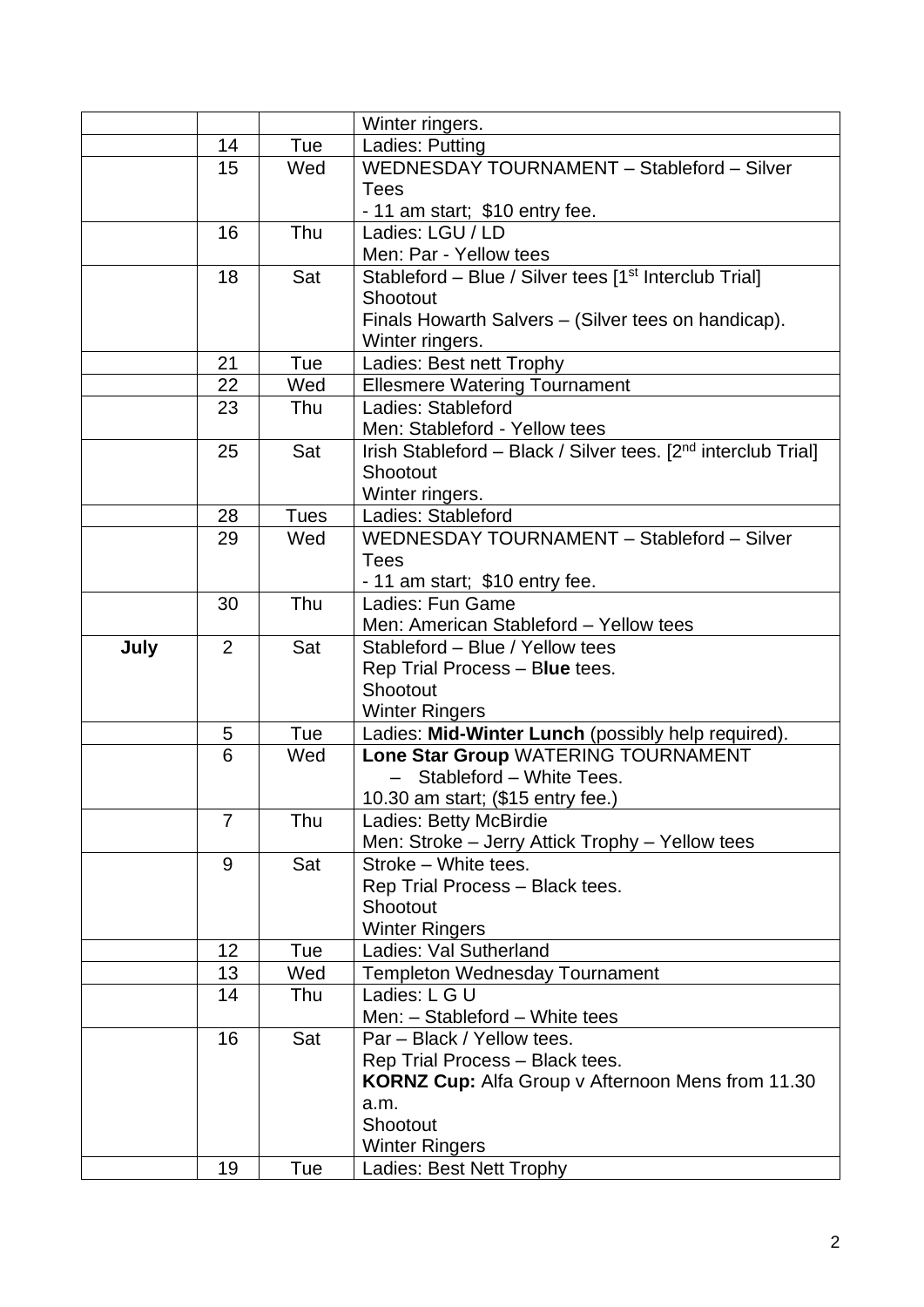| 20 | Wed | WEDNESDAY TOURNAMENT - Stableford - Silver       |
|----|-----|--------------------------------------------------|
|    |     | <b>Tees</b>                                      |
|    |     | - 11 am start; \$10 entry fee.                   |
| 21 | Thu | Ladies: Stableford trophy                        |
|    |     | Men: Par - Yellow tees                           |
| 23 | Sat | Irish Stableford - Blue / Silver tees            |
|    |     | Shootout                                         |
|    |     | <b>Winter Ringers</b>                            |
| 26 | Tue | Ladies: Hidden Holes - Stableford                |
| 27 | Wed | <b>Ellesmere Watering Tournament</b>             |
| 28 | Thu | LadiesStableford                                 |
|    |     | Men: Stableford - Yellow tees.                   |
| 30 | Sat | 4BBB nett -Silver tees                           |
|    |     | Urlwin Rosebowl Qualifying (16 pairs to qualfy). |
|    |     | Shootout                                         |
|    |     | <b>Winter Ringers</b>                            |
|    |     |                                                  |

#### **Malcolm Smith**

Our sympathies are extended to the Smith family on the passing of Malcolm this week after a long illness. Malcolm has been a long-term member of the club and a regular member of the Thursday Men's group in later years as well a a regular member with his late wife Judith of the Sunday golfers. He has ceased playing golf more recently because of his health. He and Judith were members of Coringa from the very early days of the club, and he was always a loyal member of the club over all those years. He was in his 95<sup>th</sup> year and will be remembered as true gentleman and friend of many older Coringa members.

His funeral service is next Friday, the  $3<sup>rd</sup>$  of June, at 2pm at the Westpark Chapel, Wairakei road.

#### **CLUB NEWS New Members**

We welcome the following two new members who have joined since the last newsletter Ross Ricketts Michael Sproule

Do not hesitate to ask from the pro shop or any of the members how the club functions and the different competitions we run throughout the week. Most importantly do enjoy your time at Coringa.

### **Café News**

With the onset of winter and colder weather Murita is supplying a delicious soup for those that need warming up!

Over the winter months Murita will not be in the café on Sunday afternoons.

### **Course News**

The greens continue to run smoothly but are beginning to show the effects of not being cored this summer. It was noticeable on Monday and Wednesday when we got that heavy rain that the water pooled on the greens and wasn't easily absorbed into the soil.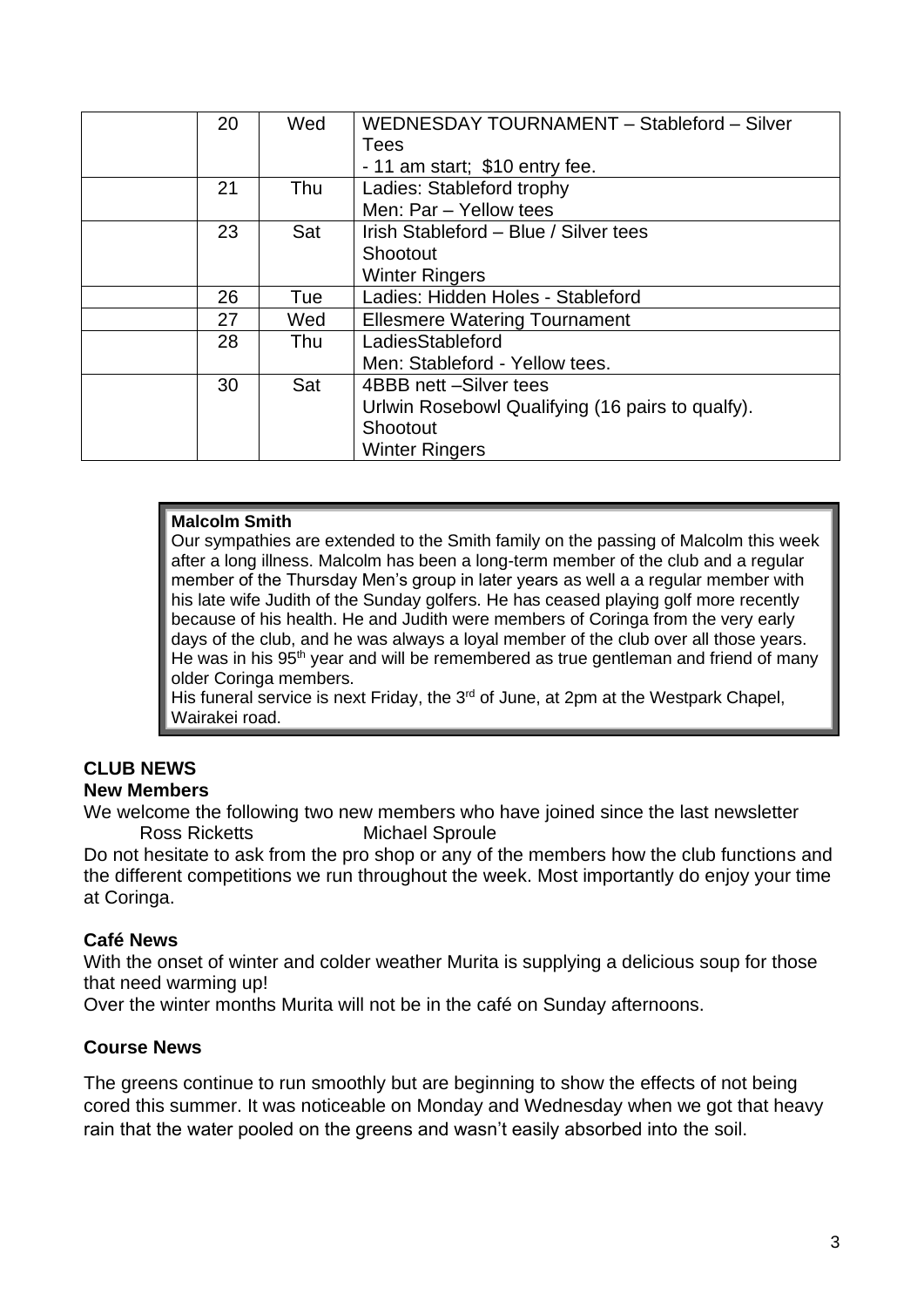As soon as our new coring machine arrives (which should be any week now) Rohan plans to put it to good use – 'mini tinning' the greens (punching small holes in them to let the water in), and then opening up some of the tee blocks and surrounds. He then plans to do a full coring of the greens in spring once we've finished Club Champs.

We've also been recruiting for a new apprentice greens keeper. We should have someone starting very soon.

# **The Car Park**

I know a few of you will be alarmed at the size of the pot holes in the car park. Doug Hobson has kindly offered to grade the car park again for us – he's just waiting for a wet day when the car park is empty to do this.

# **Tuesday Group**

This great group of volunteers has just embarked on their next major project – building a proper washdown area for Rohan and the team to use. We've known for years that we needed this but it's never made it to the top of the list until now.

The team started this week under the Boss's close supervision. The work will entail digging out a 6m area at the end of the Greens Keepers shed, putting in some hard fill, sorting the drainage and then laying down a concreting pad. It will take a few weeks but the end result will be well worth it - a purpose built, decent sized area that Rohan and Steve can use to clean their mowing equipment at the end of each day's work.

We'll also take the opportunity to clean up a bit around the shed (under Rohan's watchful eye to make sure we don't throw away anything useful!). We even have the scrap metal guys coming in a fortnights time to collect some of the ancient mowing equipment scattered around outside…….

# **Good People**

You may remember that last week we included an item in the newsletter about a member's phone which had been lost on the course. The good news is someone handed it in to the Pro Shop earlier this week and the grateful member was re-united with their precious device.

Well done whoever handed this in – just goes to show what honest members we have at Coringa!!

# **INTERCLUB**

# **Blank Cup Trial Programme**

There are several new low handicap golfers playing, so please contact John Rademakers, (the trial convenor and selector),or the pro shop (see below). We would love to see as many of you who are able involved.

The trial process, depending on weather and course conditions, will be the average 0f five (of six possible rounds) scheduled rounds between 18th June and 23rd July.

Trial Format - Six dates are available to put in a minimum of five scores. Anyone who chooses to play all six rounds - their scores will be averaged over their six rounds.

Sat 18th June Blue Tees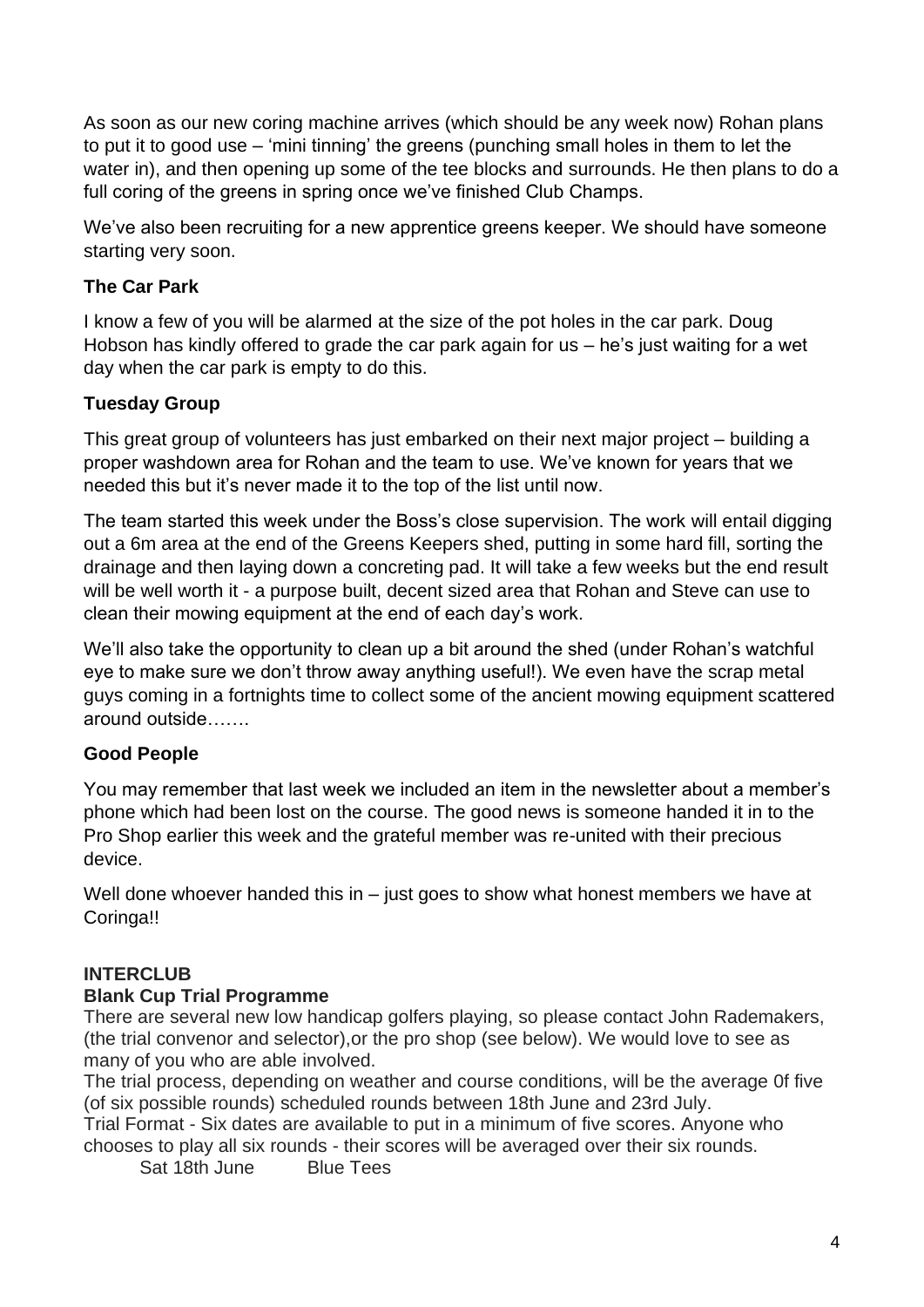Sat 25th June Black Tees Sat 2nd July Blue Tees Sat 9th July Black Tees Sat 16th July Blue Tees Sat 23rd July Blue Tees Sun 24th July Team announced

1st Blank Interclub match scheduled for Sunday 7th August 2022.

Trial Format:

1. Automatic selection awarded to the first 6 past the post.

2. Selector reserves the right to exercise 2 'Selector's choices' for the remaining 2 spots

3. Anyone who withdraws prior to completing a full trial round due to poor play will receive a score of 99!

4. Trialists are expected to team up so they may score each other's cards. Otherwise, election of a Non-Trialist scorer subject to selector's prior approval.

5. No Gimmee Putts, as the Trial forms part of the Saturday competition. Two stroke penalty for those in breach.

To date the following have expressed an interest in being involved in the trials: Scott Calvert, John Gaw, Paul Hansen, Mike James, Richard Kingsbury, Jason McCauley, S.Y.Park, John Rademakers, Lin Wang, Roy Wang, Rohan Ware, Spencer Wicks, Derrick Xu.

**Any other Players wishing to participate are to notify Pro shop or John Rademakers at [john.rademakers@xtra.co.nz](mailto:john.rademakers@xtra.co.nz) or Ph 027 2237705 by 11th June 2022.**

# **WINTER RINGERS – 2022**

### \*\*\* **TAKE UP THE CHALLENGE – GET INVOLVED – TEST YOURSRSELF** \*\*\* **CORINGA WINTER RINGERS COMPETITION Entry Fee \$10**

Over the coming winter months when the daylight hours are shorter, the air and ground temperatures are much colder, the prevailing course conditions are much softer underfoot, better scoring will be at a premium, why not challenge yourself by entering into the Winter Ringers Competition and see what the best cumulative net score for each hole you can achieve over the next three months. It's a challenge not to yourself but also amongst your golfing mates as to who has bragging rights at the end. It's FUN, FUN, FUN!!! Please support your Club and what the Match Committee is offering to its members. The **Competition Rules** are as follows:

- 1) Entry Fee is \$10 per participant paid prior to the commencement of the qualifying round. In the event you join late, that is after Round 1, then only the previous Match of the Day (MOTD) round prior to the qualifying round entered will count
- 2) Qualifying rounds only include the **Saturday** MOTD & Pro Shop **Competitions** that commenced from the 4 June 2022 to the last qualifying round on the 27 August 2022 (maximum of 13 rounds)
- 3) For your round score to count, only those Saturday results entered onto Dotgolf website will be valid. It is your responsibility to ensure your Saturday scorecards are correctly signed off and handed in for processing in the Pro Shop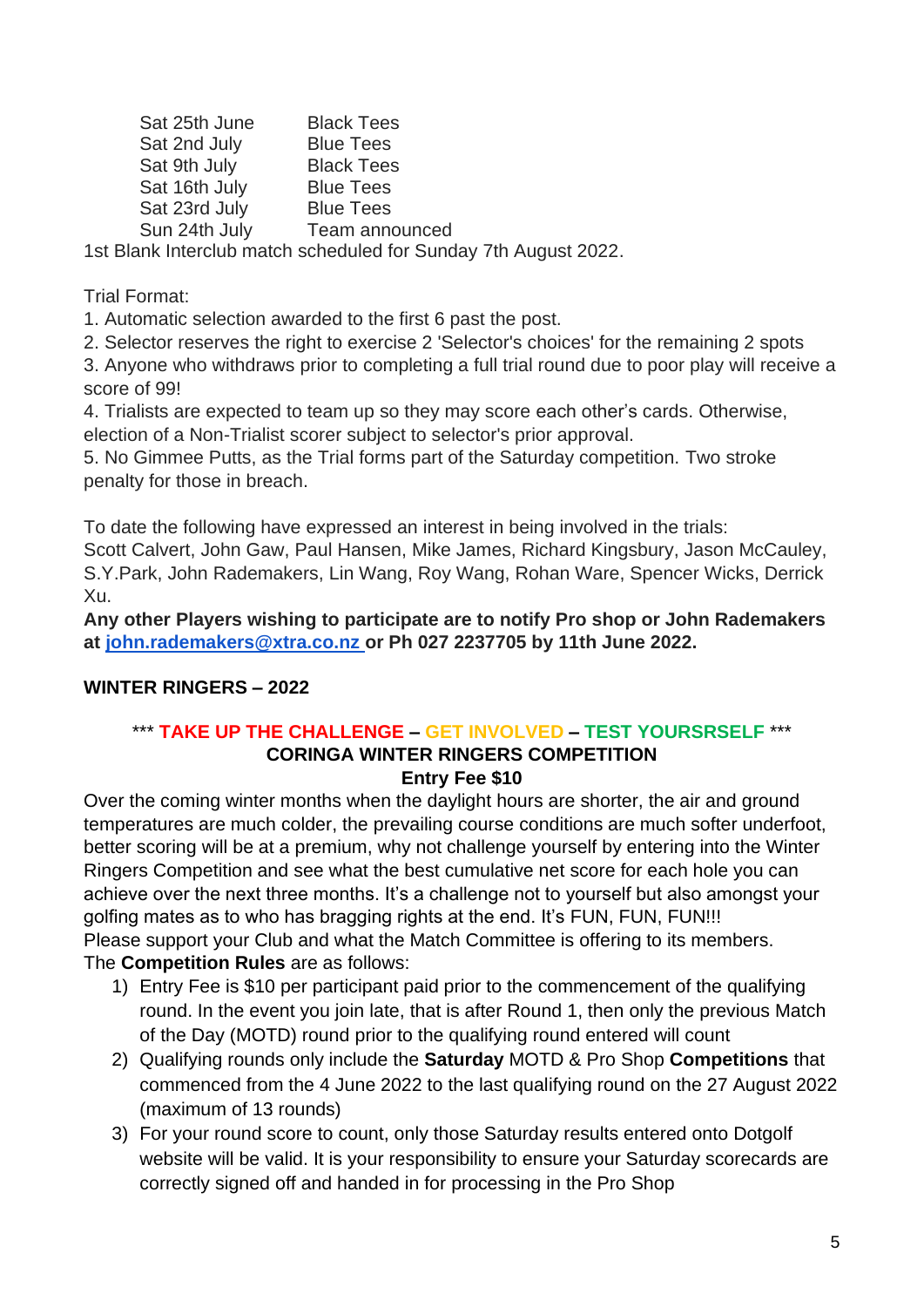- 4) The number of Competition grades will be dependent on the number of participants entered, up to a maximum of four. Hopefully this will allow all participants to compete amongst those in their own handicap index band.
- 5) Your collated score for the Ringers competition will be determined no matter what tees you played from in the qualifying Match of the Day competition. However, your net score will be determined by subtracting your current handicap index rather than course handicap, given that this a composite of your handicap off all tees you played from
- 6) A weekly Ringers Result Table from the previous week will be published in the weekly Coringa Newsletter email and will also be posted in the Pro Shop Noticeboard the following Saturday
- 7) The Entry Fees collected will form the basis of the Prize Pool for the payouts in the Gross and Net competition. The winners declared will be for the:
	- Best Gross Ringer Score in each competition grade
	- Best 2 or 3 Net Ringer Scores in each competition grade (excluding the Best Gross Ringer Score winners) depending on the final entry numbers
- 8) In the event of a tie in the Best Gross Ringer Competition, the winner will be determined by the player who has the higher handicap index of the tied players
- 9) In the event of a tie in the Net Ringer Competition, the deadlock will be determined by the player who has the lower handicap index of the tied players

At the conclusion of the Winter Ringers Competition, a winner will be determined and declared for the inaugural "King of the Ringers" for being the best combined net scores of the Summer and Winter Ringers Competition.

Ringers Competition Convener Kevin King

# **THE RYAN FOX REPORT**

It was heartbreak for Ryan with another second on the DP World Tour after a cruel bounce, and double bogey on the final hole when he was leading by 3 shots, cost him his victory at the Dutch Open in the Netherlands last weekend.

After finishing tied for the lead at 13-under par with France's Victor Perez it went to a playoff, with Perez winning on the fourth playoff hole.

Perez sunk a long birdie putt of about 20 feet on the third playoff hole to deny Fox victory and then secured the win at the following hole with another long putt of 42 feet!.



In Ryans weekly text to the club he said, *"I played great all week and just a couple of bad breaks on 18 stopped me from winning. I thought I was in with a chance 3 times in the play-off holes".* Ryan said, *"I am thrilled, though, to have qualified for the British and US Opens".*

After last weeks' result Ryan's world ranking has improved further from 88<sup>th</sup> to 59<sup>th</sup>. We wish Ryan all the best in his upcoming tournaments. Phil Olsen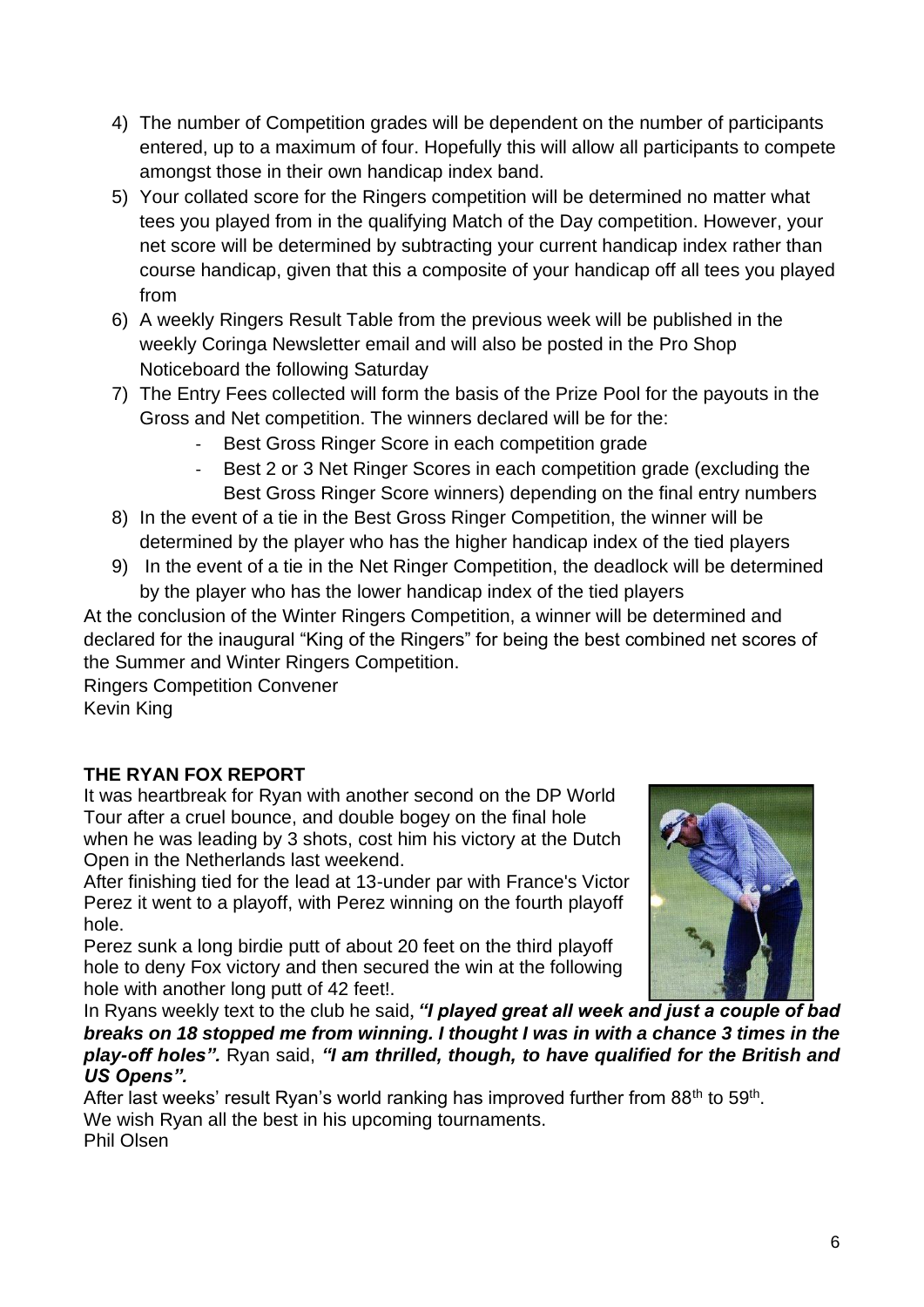# **MEN'S REPORT**

Howarth Salvers

The first round of the Howarth Salvers match play was held last Saturday, and the results were:

#### **Division One:**

Grant Morris def. Albert Yee [1 up] Rohan Ware def. James Willetts [5/3] Paul Snape def. David Harvey (By Covid!) Mal Ashton def. Isaac Preece [1 up] **Division Two:**

Garry Puddy def. Wing Gin [2/1] Duncan Shaw-Brown def. Charlie Longley [7/6] Andrew Wight and Steve Satherley both had a bye **Division Three:**

John Kemp def. John Brettell [4/2] Barry Stringer def, Mike Smith [3/1 Alan Smith def. Harry Lim [4/3] Chris Cottrell def. Alan Wicks [1 up] As you can see there were a lot of very competitive matches. Well done to the winners! They will play their semi-final matches on the 11<sup>th</sup> of June.

This Saturday, the 4<sup>th</sup> of June is Queen's Birthday weekend, and the match of the day is a Stroke round off either the Black or Silver tees for men and the Yellow tees for women. The course is open all weekend so make the most of your "time off" if you are lucky enough the get some! It is also the start of the Winter Ringers which is convened by Kevin King. Pay your entry fees )\$10) at the pro shop before you play. More details follow below.

Last Saturday, the 28<sup>th</sup> of May, was an American Stableford off the Blue or White tess for men and the Yellow tees for women. Another great field of 83, 25 off the Blue tees and 58 off the White tees, played in very pleasant conditions with the course providing more of a challenge as it reverts to 'winter' conditions. Barry Stringer achieved the best score of the day with a score of 59 ((in Division Two – White tees), followed by Rohan Ware with 56 in the same division. Off the Blue tees-División One Lin Wang won on a countback with a score of 55 from Andy Trounson and Jason McCauley. The winner of Division Three – White tees was Robert Pryce with a score of 57 from Gorden Lee on 56. The gross prize went to Lin Wang (76), the nett eagle hole (#1) went to Gorden Lee, and the two's jackpot and the birdie hole (#18) were not struck – hard luck Bazza you came so close. Jon Kemp won the Hancock's longest putt and the. Hancock's Nearest the pins were won by Brian Docherty, John Rademakers, Scott Calvert and Charlie Longley. The full results are on the website.

### The Handicap Committee

The Handicap Committee got together over the week and discussed honesty on the part of members who are both players and partners scoring the cards! It is obvious, but we will repeat that it is the responsibility of both the player and the scorer to actively watch each other's play, actively counting the number of shots hit or attempts to do so. Be aware of the lie of each other's balls, be aware of the Rules of Golf including the Coringa Golf Clubs Local Rules, and actively discuss if any relief being sought is allowed to comply with the Rules of Golf including Local Rules.

| Upcoming events |  |
|-----------------|--|
|-----------------|--|

| 4 <sup>th</sup> June  | Howarth Salver Sem-Winter Ringer begin.                     |
|-----------------------|-------------------------------------------------------------|
| 11 <sup>th</sup> June | Howarth Salvers semi-finals                                 |
| $12th$ June           | 'Men's Champion of Champions' is timetabled for at Waimairi |
|                       | Beach.                                                      |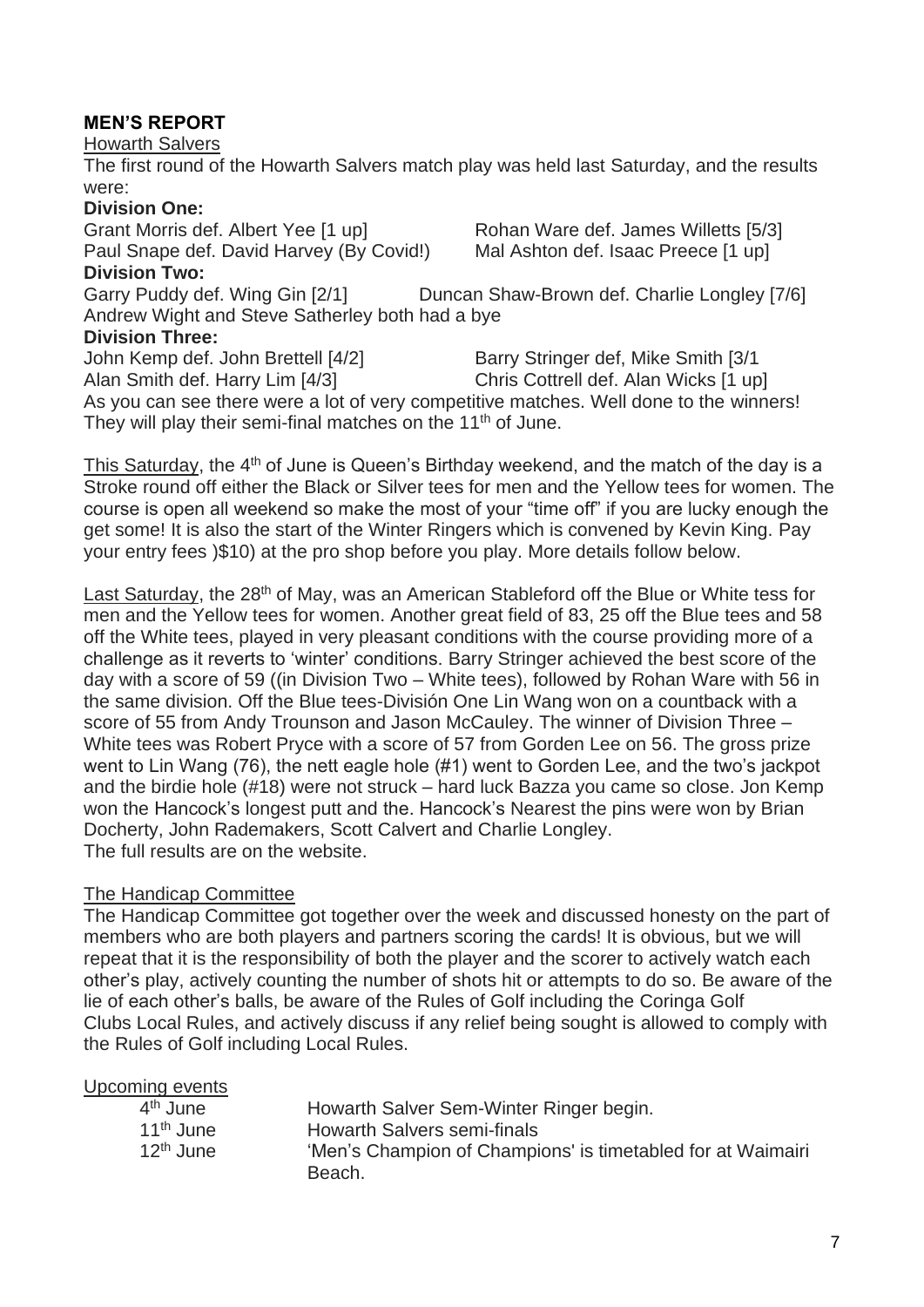|                      | Senior rep:                  | Rohan Ware                     |
|----------------------|------------------------------|--------------------------------|
|                      | Intermediate rep:            | Albert Yee                     |
|                      | Junior rep:                  | Chris Choie. (Losing finalist) |
| $18th$ June          | First interclub trial        |                                |
| 6 <sup>th</sup> July | "Lone Star Group" Tournament |                                |
|                      |                              |                                |

| Closest to the Pin: |                                   |
|---------------------|-----------------------------------|
| Weekly              | Hancock's Wine and Beer Merchants |

### Membership Welfare

If any members know of a member who has a health issue or need a bit of help please let me know!

Get out there and enjoy playing our challenging course! John Brettell For Match Committee

# **LADIES REPORT**

### **Tournaments**

For all tournaments, please contact Leigh on 0274340872 if you want to play in any of them.

Thursday – Club Day

We played for the Betty McBirdie Trophy. However, I am not sure of the outcome as results were not sent through in time for the newsletter report. Next week - Stableford trophy

**Saturday** 

Three ladies came to play on a sunny morning. Anne Keh came in with 19 stablefords so our winner for the day.

Next Saturday the tee off time is 10.18am. If you wish to join the Saturday ladies, please go online and book yourself in.

18-hole ladies- Dave Harvey is happy to accommodate you within the match on a Saturday

# Sunday

Results: Six played on Sunday. a lovely day for golf. Anne Keh was first with 17 Stablefords and Joy had 16 Stablefords. Starting time for next Sunday is 10.30 pm.

### Tuesday

Today we played Stablefords. First was Janice McPhail with 20 Stablefords and second equal was Joy and Ellen with 17 Stablefords. Next Tuesday we will be playing for the Val Sutherland trophy

Don't' forget that on Tuesdays and Thursday you need to have your card in by 9.15am, so that the draw can be put together General news Please put in your Diaries July 5<sup>th</sup> for our midwinter lunch. Cost \$20 Anne Morgan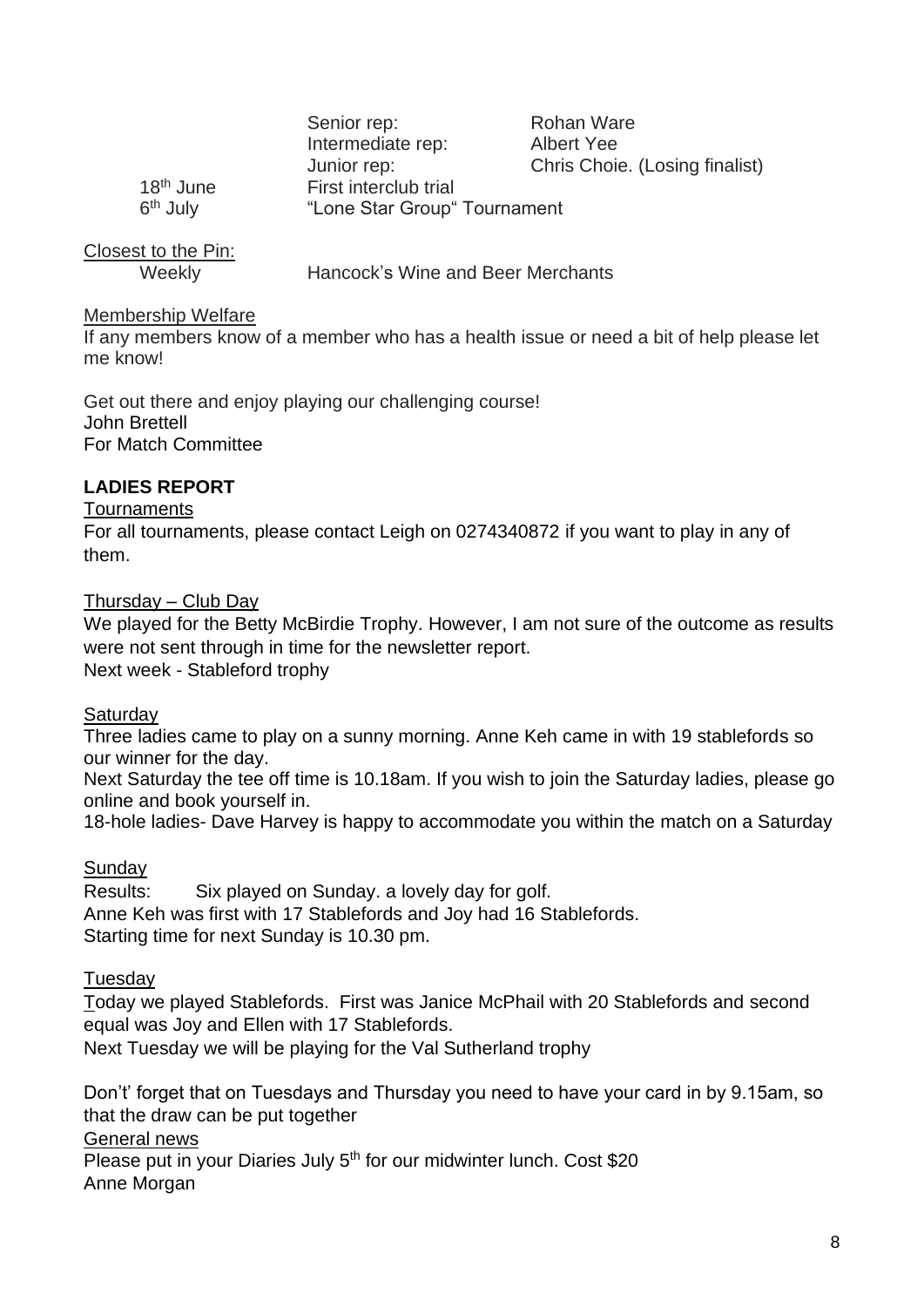## **WEDNESDAY GOLF**

'Lone Star and Joes Garage Group' Wednesday \$10 and \$15 Tournaments The 'Lone Star and Joes Garage Group' have offered the club a further six-month supply of \$50 vouchers from both 'The Lone Star' and 'Joes Garage' restaurants as sponsorship. This sponsorship is greatly appreciated and a fabulous offer for the match committee. The match committee will be calling all the Wednesday tournaments 'Lone Star and Joes Garage Group' tournaments.

This week's Wednesday \$15 **'Lone Star and Joes Garage Group'** tournament started a bit later after the heavy north westly rain, with 62 participants playing for **'Lone Star and Joes Garage Group'** vouchers**,** meat prizes from **'New World Bishopdale'** and the Closest-to-the-pin prizes from 'Hancock's'.

When I picked the meat up at New World Bishopdale I was thinking what a silly decision, but as I travelled down Harewood Road, I could see the blue sky starting to appear over the course. Only one group including Gus Eathorne and Paul Carpinter abandoned their round saying the greens were unplayable with the water. That group will be allowed to play in our next tournament in July without having to pay their entry fee. You should have stayed Gus and PC as the course dried out nicely and the greens were running superbly! Once again It was interesting that only six people played to their handicap! **Division One**

| 1 <sup>st</sup>     | Lin Wang                                              | 40                                            |
|---------------------|-------------------------------------------------------|-----------------------------------------------|
| 2 <sub>nd</sub>     | <b>Andrew Cleland</b>                                 | 37                                            |
| 3rd                 | <b>Richard Taiaroa</b>                                | 35 (C/B)                                      |
| 4 <sup>th</sup>     | <b>Walter Scott</b>                                   | 35                                            |
| 6 <sup>th</sup>     | <b>Sue Brown</b>                                      | 34 (C/B)                                      |
| <b>8th</b>          | John Rademakers                                       | 34                                            |
|                     | <b>HANCOCK'S Random Draw:</b>                         | 28 <sup>th</sup> Malcolm Wratt 26 stablefords |
| <b>Division Two</b> |                                                       |                                               |
| 1 <sup>st</sup>     | David Silk                                            | 42                                            |
| 2 <sub>nd</sub>     | Mike Lee                                              | 38                                            |
| 3rd -               | Alan Miller                                           | 37 (C/B)                                      |
|                     | <b>HANCOCK'S Random Draw:</b>                         | 28th Richard Boyce 23 stablefords             |
|                     | The full results are available on the Coringa website |                                               |

The full results are available on the Coringa website.

This month we will have two **'Lone Star and Joes Garage Group' \$10 Tournament,** on Wednesdays the 15<sup>th</sup> and 29<sup>th</sup> of June . The tournaments start at 10.30 am and everyone must be on the course by 11.30 for meat prizes from **'New World Bishopdale'** and closest to the pin and random draw prizes from '**Hancock's'**. Just turn up and join group for a round between those times!

The next \$10 mid-month Wednesday Tournament takes place on the 15<sup>th</sup> of June. Put the date in your diary and come and enjoy a mid-week afternoon at Coringa. Our next 'The Lone Star and Joes Garage Group' \$15 Tournament is on Wednesday 6<sup>th</sup> of July. The tournament starts at 10.30 am and everyone must be on the course by 11.30. Just turn up and join group for a round between those times! We will have \$50 vouchers from 'The Lone Star and Joes Garage Group', meat prizes from 'New World Bishopdale' and closest to the pin and random draw prizes from 'Hancock's. Organise your fours or just turn up around 1045 and we'll make up groups from there!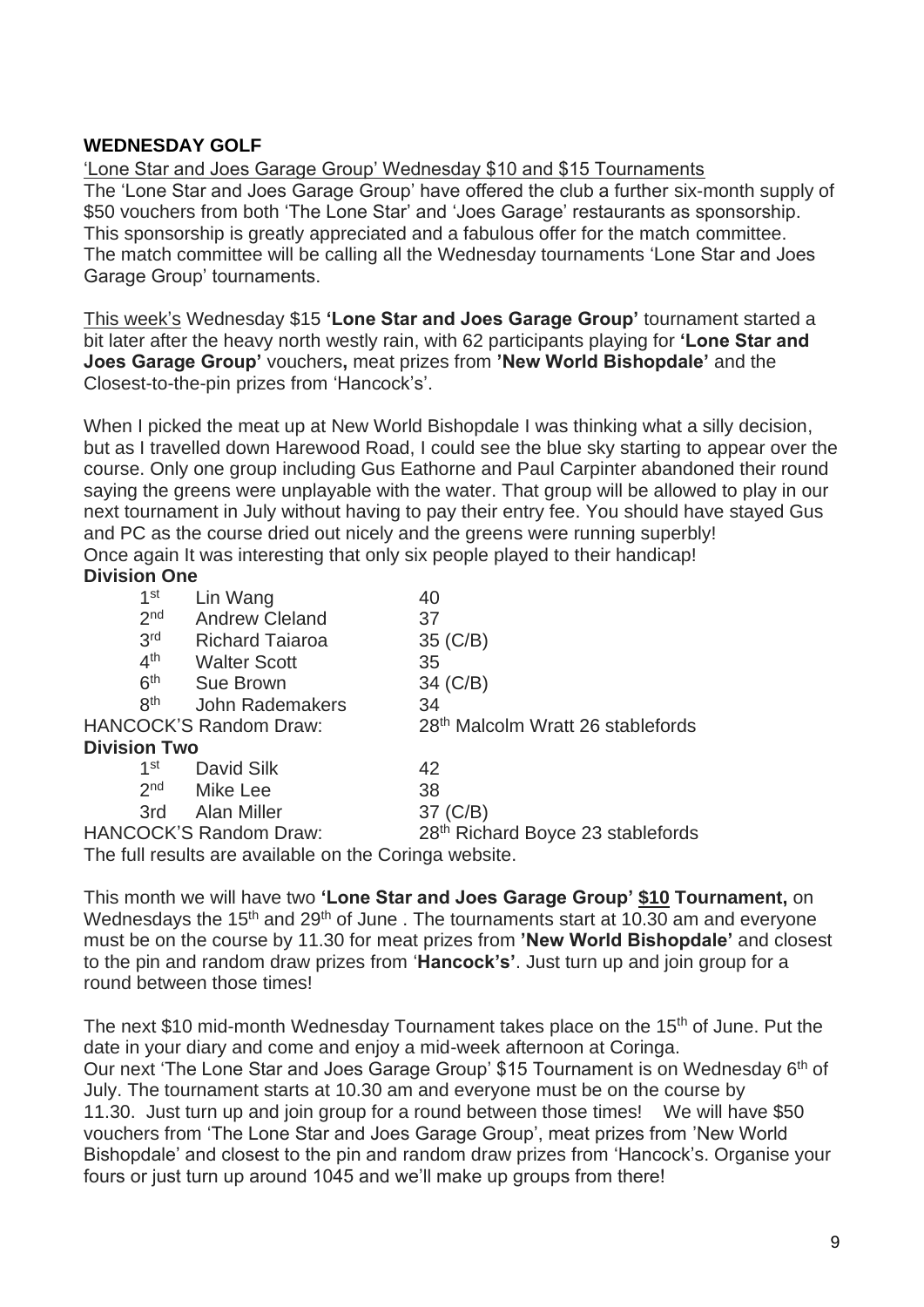Thanks once again to our sponsors for your generous support. David Harvey

# **THURSDAY GOLF**

We had a good field of 27 on a lovely autumn/summers day for a Stroke round off Yellow tees with the Jerry Attick Trophy at stake. The winner (appropriately) was Greg Carr (pictured) with a nett 70, nice work Greg. The full results were as follows:

| 1 <sup>st</sup> | Greg Car              | 70 |
|-----------------|-----------------------|----|
| 2 <sub>nd</sub> | Doug Ames             | 71 |
| 3rd             | Tom White             | 72 |
| 4 <sup>th</sup> | <b>Chris Cottrell</b> | 72 |
| 5 <sup>th</sup> | <b>David Stead</b>    | 73 |
| 6 <sup>th</sup> | <b>Allan Harrison</b> | 74 |

We had 2's for Tom White (#7), Allan Harrison (#17) and Paul Carpinter (#17) with nearest the pins (Thanks to Hancock's) for Chris Cottrell (#7) and Paul Carpinter (#17). Apparently, Paul hit the flag and stopped about 18inches from the hole with his first shot of the day! I couldn't help noticing the Club Captain getting in a bit of sneaky practice on course and old member Paul Hansen



out on the practice fairway with James Angus. Beware of these gentlemen on Saturday!!!! Looking forward to another fine day next week and until then good golfing.

Chris Cottrell

For Thursday Men

# **AND NOW**

### **Blind Pilots**

An airliner is fully boarded and ready to push-off from the gate, when two blind pilots enter the main cabin.

The pilots both are wearing dark glasses, one is using a guide dog and the other is tapping his way along the aisle with a cane. Nervous laughter spreads through the cabin, but the men enter the cockpit, the door closes, and the engines start up.

The passengers begin glancing nervously around, searching for some sign that this is just a little practical joke. None is forthcoming. The plane moves faster and faster down the runway and the people sitting in the window seats realize they're headed straight for the water at the edge of the airport.

As it begins to look as though the plane will plough into the water, panicked screams fill the cabin. At that moment, the plane lifts smoothly into the air. The passengers relax and laugh a little sheepishly, and soon all retreat into their magazines, secure in the knowledge that the plane is in good hands.

In the cockpit, one of the blind pilots turns to the other and says, "You know, Bob, one of these days, they're gonna scream too late and we're all gonna die."